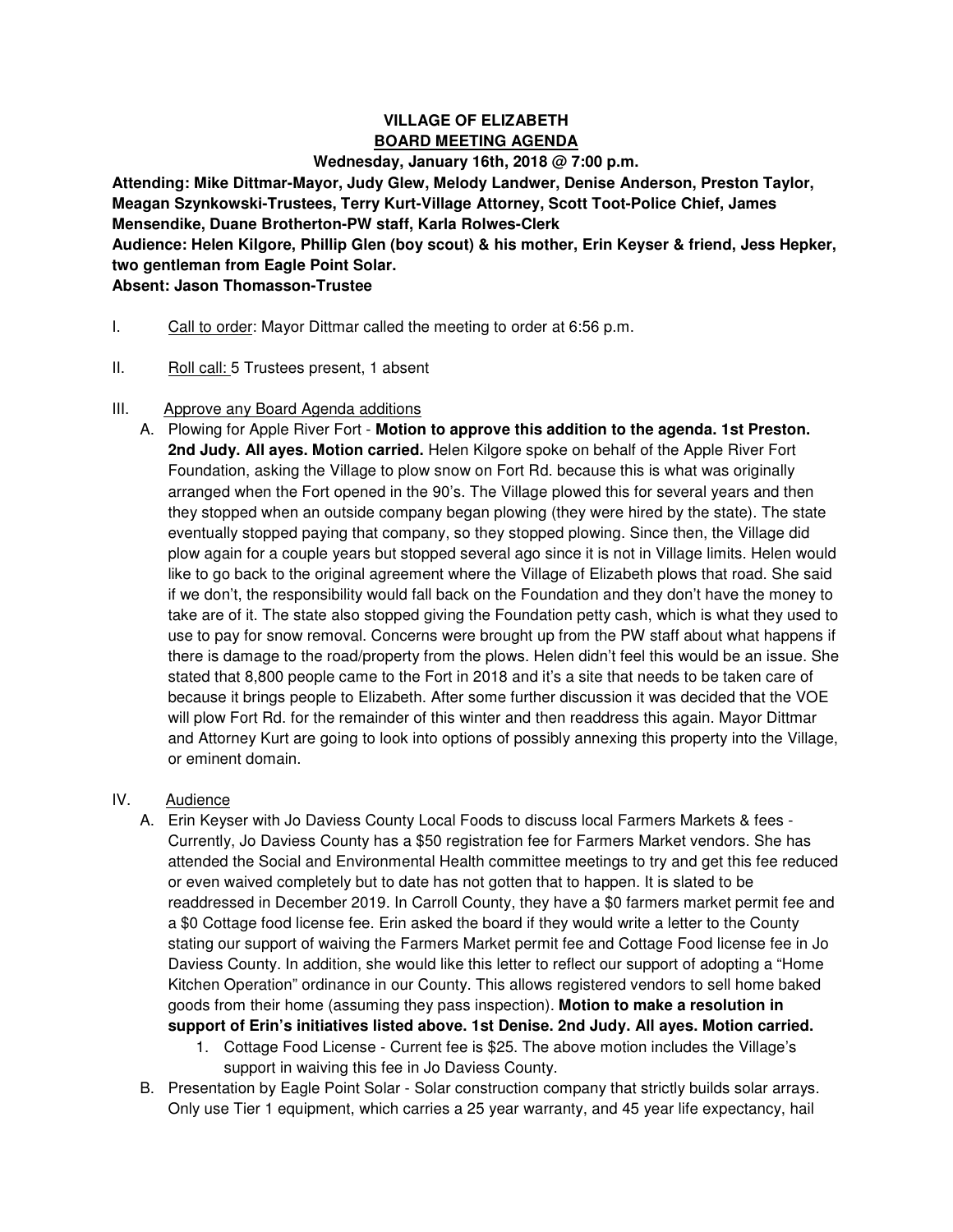resistant. Packet provided that details the Village's exact usage, cost, SREC (solar renewable energy credit) payback, and array size. Detailed figures are given in the packet which was determined by our Jo Carroll Energy usage bills for the past year. They built Jo Carroll's solar array. This company does the application process for the SREC money for us. They also work with potential investors in the event that the Village does not want to finance this project. This is called a Power Purchase Agreement (PPA) where someone else would buy the panels, insure the panels and maintain the panels. The VOE would be the *host* for the panels. In this event, the investor or panel owner, would sell the power back to us at a discounted rate. One point he made was that this is not a typical solar array projects because of the 25% slope at the sewer plant, they need to concrete in each post. This is included in the cost they proposed. He said there will be no additional cost to build the arrays; everything is already allocated in the cost sheets. Another key point, they don't penetrate the roof at all to install the panels. Due to the size and weight of them (approx. 50 pounds each) and the weight of the racking, once they are connected together and placed at an angel facing south, there is no need to make holes or mount them down to the roof. They are just placed there. Overall this was a very well prepared presentation.

C. Jess Hepker with the Jo Daviess County Conservation Foundation came to ask the boards permission to plant approximately 15 sapling trees for a project with the kids at NW Academy. She previously met with James and he saw no issues. **Motion to approve this project. 1st Denise. 2nd Judy. All ayes. Motion carried.** 

# V. MSA

- A. IEPA Water Improvement Project update Jared has an email in to Sharon Pepin and the EPA about total road reconstruction (to avoid crown issue on Catlin). After realizing that it's not that much more expensive to completely redo Catlin, versus resurfacing, they decided to check with the EPA to see if that was considered an eligible cost under their loan. This would mean no crown! MSA is about 50% done with finalizing water design so they can submit permits to the EPA early next week. Mayor Dittmar then went over the funding scenarios email from Sharon Pepin (see below on agenda).
- B. Locust St. Sewer Project update MSA is currently contacting different contractors to address their manhole excavation procedures. This project continues to take a back seat to the Catlin St. & Well House Projects.

## VI. CFPS, Inc.

- A. Summary of funding scenarios for Catlin St. project (see email): If we get 75% forgivable loan, we can probably go to the \$500,000 mark for Village funding portion. Jared said he is going to start identifying a list of things that could possibly be cut out if needed to offset the cost in the event we only get a 50% forgivable loan.
- VII. Police Report: Chief Toot delivered the police report.

#### VIII. Minutes

- A. Regular / December 2018 **Motion to approve the December board minutes. 1st Preston. 2nd Denise. All ayes. Motion carried.**
- IX. Consent Agenda **Motion to approve the gym lighting. 1st Judy. 2nd Melody. Roll call vote. All ayes. Motion carried.**
- X. Finances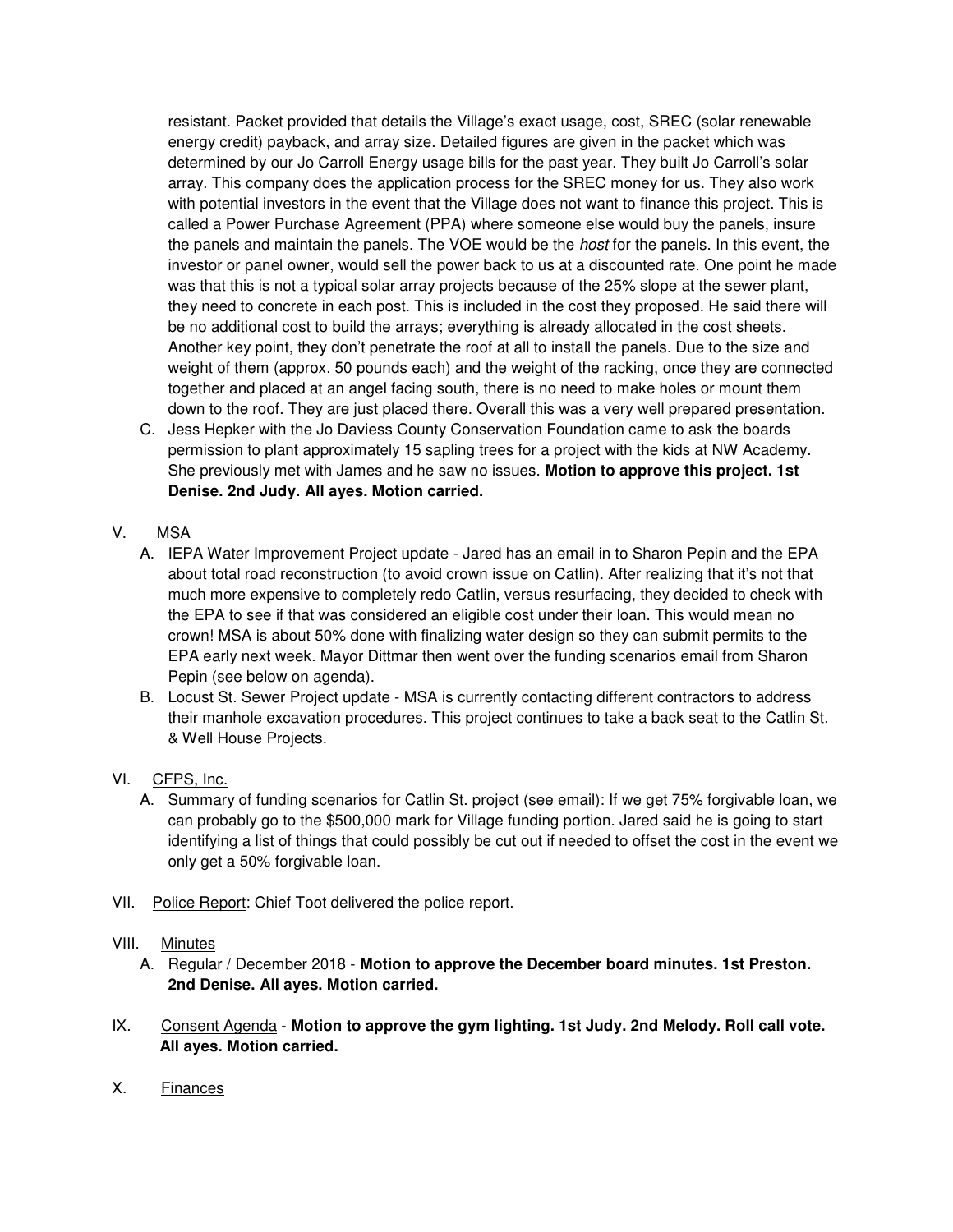- A. Treasurer's Report **Motion to approve the treasurer's report. 1st Judy. 2nd Melody. All ayes. Motion carried.**
- B. Payment of Bills **Motion to pay the bills. 1st Preston. 2nd Denise. Roll call vote. All ayes. Motion carried.**
- C. Budget Meeting scheduled for 2/13 @ 5:00 Budget meeting was rescheduled for Monday Feb. 11th @ 5:00.
- XI. Committee Reports
	- A. Public Works See Meeting Minutes
	- B. Administrative See Meeting Minutes
	- C. Economic Development Mayor Dittmar briefly mentioned that 115 N. Main just sold and the new owner is looking for possible business options for this building.

#### XII. Attorney Comments

- A. Letter on behalf of the Village to the Jo Daviess County Sheriff's Department Already done. No discussion.
- B. Discussion regarding Scholarships and Donations made by the Village of Elizabeth (see copy of letter from O'Connor & Brooks) - It was stated in our Audit letter that VOE should not use tax payer money for scholarship or donation purposes. Attorney Kurt said this is just a recommendation. One option moving forward is to use video gaming funds; we would need to establish a policy to do this. The board liked this idea. Terry to draft a policy and report back next month.
- C. Update on 218 W. Main St. (leave on agenda) Attorney Kurt to order a title search on this property to start the eminent domain process on this property.
- XIII. Old Business Other than Committee Meeting Minutes/Consent Agenda
	- A. Recommendation to the Board from the Public Works Committee to begin billing vacant lots for Water service only (minimum) and Infrastructure Maintenance fee. No sewer, garbage or meter fee. - The board agreed with the recommendation. Moving forward, vacant lots will be charged for water only (and infrastructure fee). **Motion to adopt this as the new ordinance. 1st Preston. 2nd Denise. All ayes. Motion carried.**

#### XIV. New Business – Other than Committee Meeting Minutes/Consent Agenda

- A. Approve the 2018 TIF report - **Motion to approve the TIF report. 1st Preston. 2nd Judy. All ayes. Motion carried.**
- B. Recommendation to the Jo Daviess County Board to waive the farmers market registration fee See above under Audience.
- C. Discussion and possible action to extend the current roof loan for 5 more years (3.5% int. rate) **Motion to extend this loan for 5 years at a fixed rate of 3.5%. 1st Judy. 2nd Meagan. All ayes. Motion carried.**

#### XV. Mayor's Comments

- A. Short presentation from the River Ridge seniors Mayor Dittmar tabled this until next month.
- B. Lincoln's Day Dinner at Eagle Ridge on February 2nd @ 6:00
- C. Schedule Village Board Retreat this was added to the February committee agendas
- D. NWSE update on contract Mayor Dittmar met with Northwest Academy about increasing the yearly rent from \$38,000 to \$50,000 to help with expenses incurred with maintaining the municipal building, boiler and fire system. Northwest Academy OK with it, but requested that the increase be spread out over a few years instead of all at once. Mike suggested doing \$3,000 over